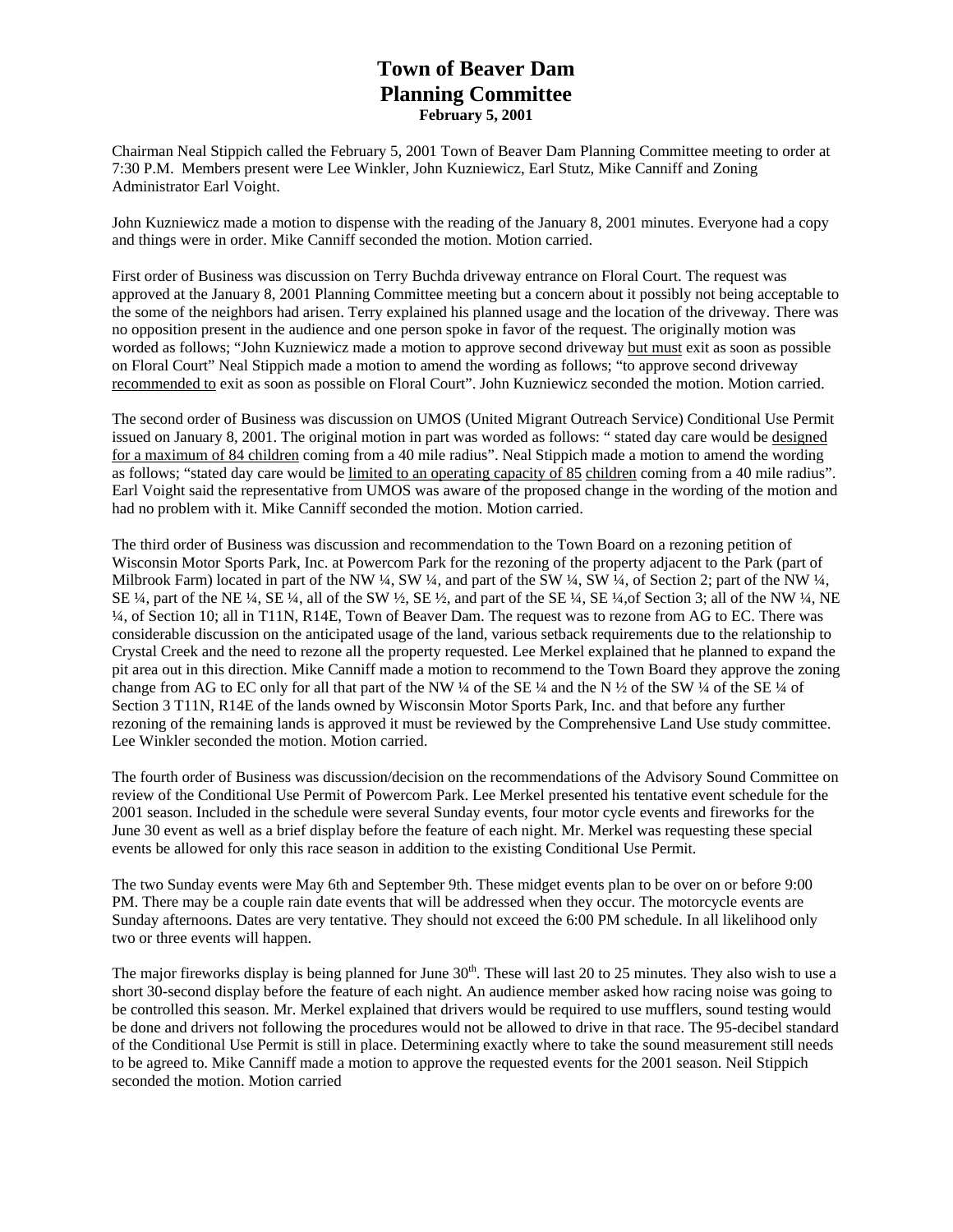Lee Winkler made a motion to adjourn. Mike Canniff seconded. Motion carried.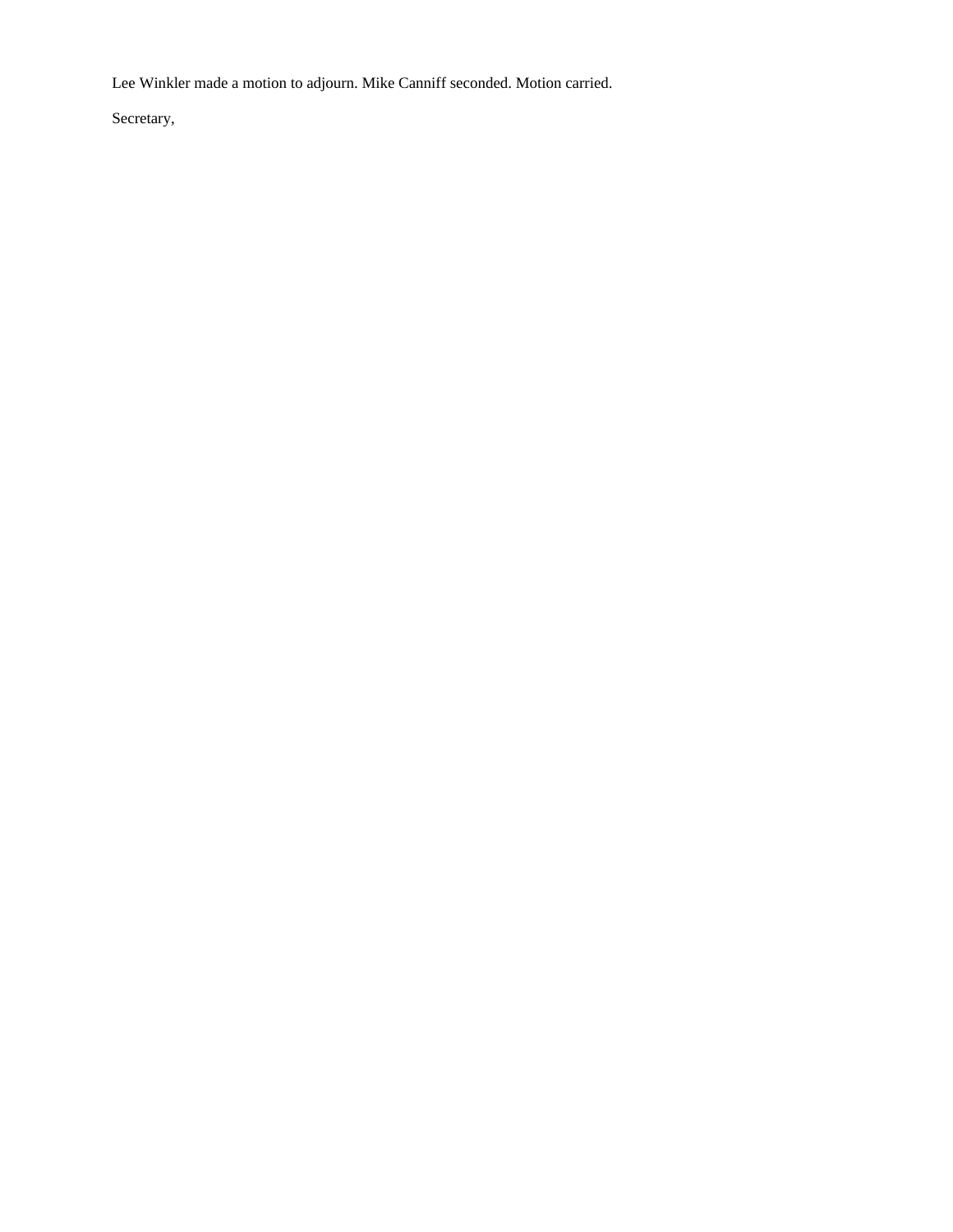# **Town of Beaver Dam Planning Committee March 5, 2001**

Chairman Neal Stippich called the March 5, 2001 Town of Beaver Dam Planning Committee meeting to order at 7:30 P.M. Members present were Lee Winkler, John Kuzniewicz, Earl Stutz, Mike Canniff and Zoning Administrator Earl Voight.

John Kuzniewicz made a motion to dispense with the reading of the February 5, 2001 minutes. Everyone had a copy and things were in order. Mike Canniff seconded the motion. Motion carried.

First order of Business was Dick Leistico of MSA Professional Services, agent for Robert & Myrtle Schoenberger, requesting a Conditional Use Permit to allow a non-farm residence in an A-G District located in the SW1/4, SW ¼, Section 20, T11N, R14E, Town of Beaver Dam and to act on the Letter of Intent to create a parcel. One ten-acre lot would be created. The driveway would exit from Highway "S". Neal Stippich made a motion to approve the Conditional Use request as presented contingent on Dodge County Planning approval. Mike Canniff seconded the motion. Motion carried.

The second order of business was to act on the Letter of Intent to create a parcel for the same piece of property. Neil Stippich made a motion to recommend to the Town Board to approve the Letter of Intent to create a parcel. Lee Winkler seconded the motion. Motion carried.

Earl Voight showed the location of two proposed retention ponds on the Tim Fletcher Subdivision preliminary plat. The outlots would be owned by the homeowners association. The two proposed retention ponds would be created to meet fifty-year design criteria.

Richard Zieman distributed draft copies of the Town of Beaver Dam Comprehensive Plan and asked us to review and provide feedback.

John Kuzniewicz made a motion to adjourn. Lee Winkler seconded. Motion carried.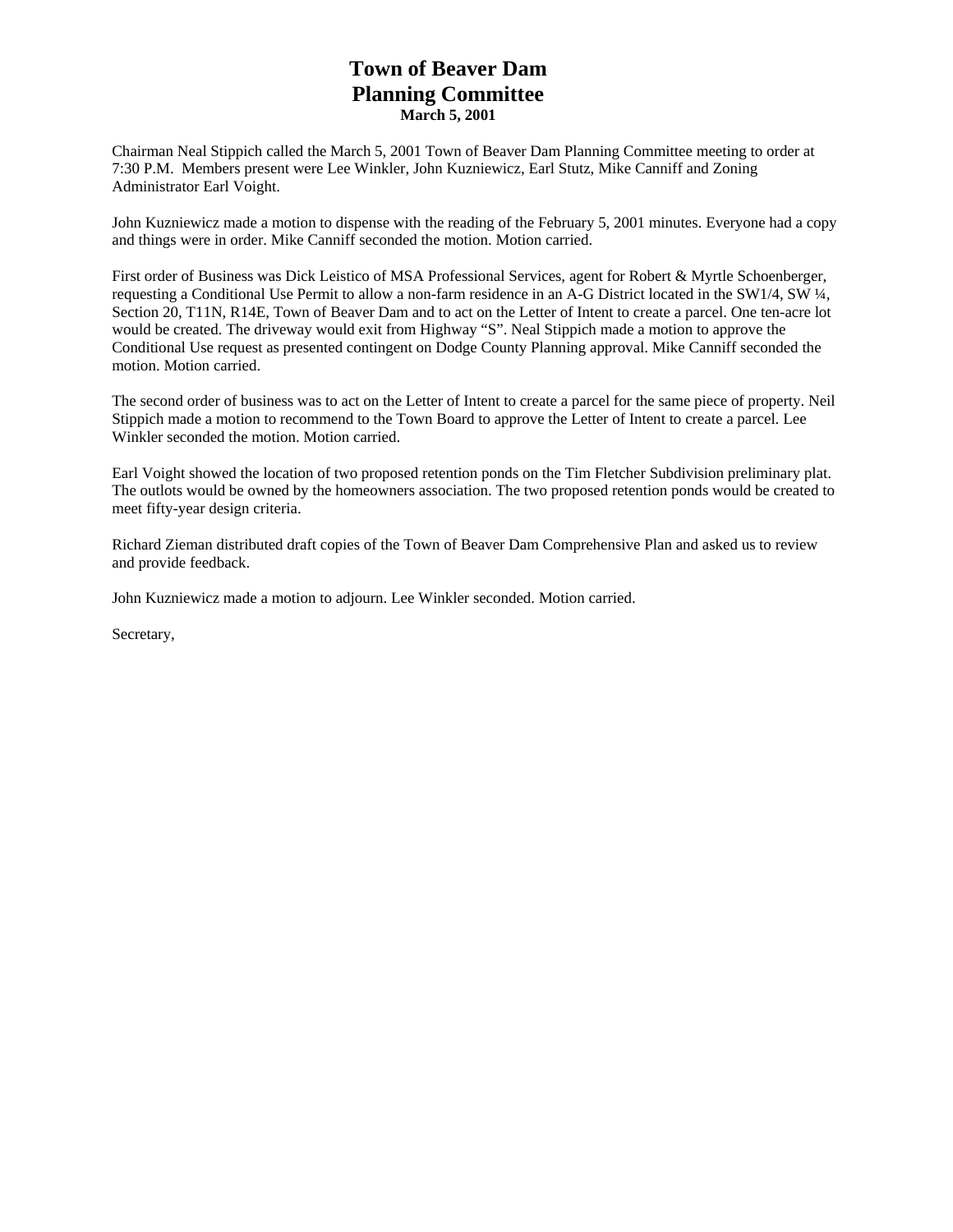# **Town of Beaver Dam Planning Committee April 2, 2001**

Acting Chairman Lee Winkler called the April 2, 2001 Town of Beaver Dam Planning Committee meeting to order at 7:30 P.M. Members present were John Kuzniewicz, Earl Stutz, Larry Braker and Zoning Administrator Earl Voight.

Larry Braker made a motion to dispense with the reading of the March 5, 2001 minutes. Everyone had a copy and things were in order. John Kuzniewicz seconded the motion. Motion carried.

First order of Business was the request of Oliver Propst to create a parcel by separating off the buildings at W7534 Hwy 33 located in a rural Development District. Dick Leistico from MSA explained that it included the buildings and three acres. Larry Braker made a motion to recommend to the Town Board to approve the request. John Kuzniewicz seconded the motion. Motion carried.

The Second order of Business was the road proposal of UMOS located at Lot 2 of the NE ¼, SW ¼, Section 7, T11N, R14E on Iron Road. Discussion followed concerning the need for a cul-de-sac at the east end of the proposed road (Nova Pass) for snowplowing purposes. John Kuzniewicz made a motion to approve the proposed road (Nova Pass) contingent on a cul-de-sac being added at the east end. Earl Stutz seconded the motion. Motion carried.

Third order of Business was the discussion and recommendation of Tim Fletcher's Preliminary plat located at W7354 Hwy 33 in Section 1 for changes on ponds and lots design. Dick Leistico from MSA explained to everyone how water runoff will be routed. We requested the holding ponds actual size and shape is shown on the drawings and that they are designed to the twenty-year flood criteria.

Fourth order of Business was discussion on the condition of Miller's Woods roads. Earl Voight explained that he and Winifred Beier had reviewed the condition of the road this spring and identified the areas needing grading and fill added.

Fifth order of Business was discussion on the Township Comprehensive Land Use Plan. Lee Winkler listed the names of all the people working on assembling the plan, explained the progress to date and the general concept of the first draft. John Kuzniewicz explained further that it was based on the 1990 census and that it would be updated when the results of the latest census when available. The public will be invited to review and comment on the plan when it is completed. After 2010 the plan will become law.

The Sixth order of Business was the discussion and recommendation on the approval of the  $4<sup>th</sup>$  addition of Rolling Meadows in Section 21 Town of Beaver Dam. Discussion about water runoff followed. We requested the print to clearly show where the holding pond would be and that it be designed to twenty year flood criteria. We also requested that the ninety-degree curve in Fairway Drive in front of Lot 70 be corrected with a proper radius curve.

The Seventh order of Business was discussion on the Tim Holback property on Thompson Road regarding the County requirements for vision corner in two directions. Dick Leistico from MSA explained these were new standards the County was implementing.

Larry Braker made a motion to adjourn. John Kuzniewicz seconded. Motion carried.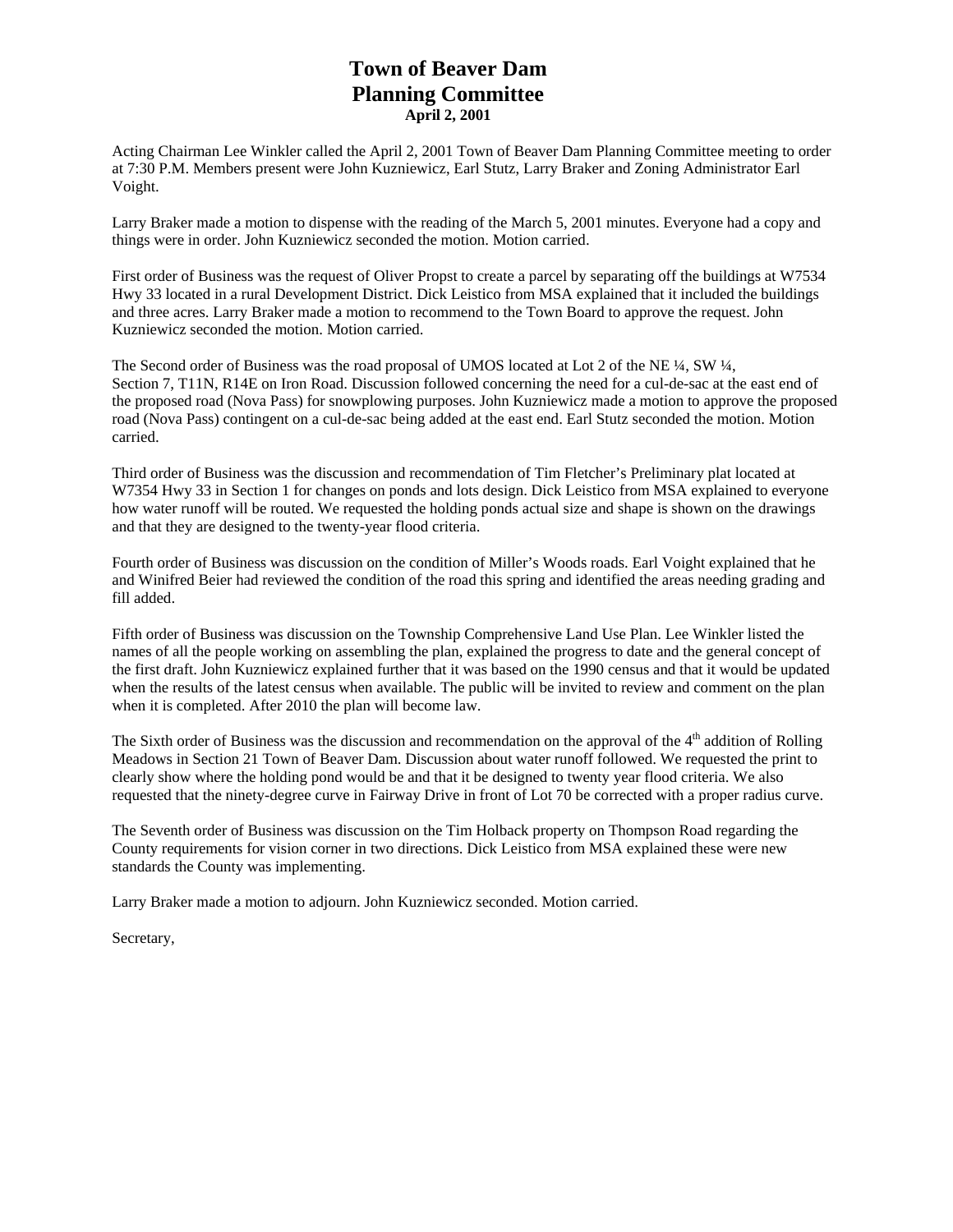# **Town of Beaver Dam Planning Committee May 7, 2001**

Chairman Neal Stippich called the May 7, 2001 Town of Beaver Dam Planning Committee meeting to order at 7:30 P.M. Members present were John Kuzniewicz, Larry Braker, Mike Canniff and Zoning Administrator Earl Voight.

Larry Braker made a motion to dispense with the reading of the April 2, 2001 minutes. Everyone had a copy and things were in order. John Kuzniewicz seconded the motion. Motion carried.

First order of Business was the discussion and recommendation on a ten-lot subdivision by R.C.C. properties. John Rabata, representing R.C.C. Properties, presented a concept plan for a 10-lot subdivision at the NW ¼ of the SW ¼ of Section 35, T12N, R14E, Town of Beaver Dam. John Kuzniewicz made a motion to approve the concept plan. Mike Canniff seconded the motion. Motion carried.

The Second order of Business was the Earl Voight Jr. 23 lot subdivision. Dennis Steinkraus, representing Earl Voight Jr., presented a concept plan for a 23-lot subdivision. Neal Stippich made a motion to approve the concept plan with a stipulation that the preliminary plot include storm water runoff and a property owners association for street lighting and ownership of water control area. Mike Canniff seconded the motion. Motion carried.

Third order of Business was the discussion and recommendation of the petition of Jim and Maxine Ferron to rezone a parcel of land in Section 27, about 42 acres. John Kuzniewicz made a motion to recommend to the Town Board to approve the request. Mike Canniff seconded the motion. Motion carried.

Fourth order of Business was Art Mischler, agent for Louis Ganske, presenting a petition to rezone a parcel of land along Kellom Road for Motor Cycle Sales and Service. Mike Canniff made a motion to recommend to the Town Board to approve the request to change the zoning to Extensive Commercial. John Kuzniewicz seconded the motion. Motion carried.

Neal Stippich made a motion to recommend to the Town Board the approval of creating a parcel for this property. John Kuzniewicz seconded the motion. Motion carried.

Fifth order of Business was the application of Miller's Woods Development for a Conditional Use Permit for a community mound system. Neal Stippich made a motion to approve. John Kuzniewicz seconded the motion. Motion carried.

The Sixth order of Business was the application of Neal Stippich for a Conditional Use Permit for a non-farm residence in an AG district. Larry Braker made a motion to approve the Conditional Use Permit. Mike Canniff seconded the motion. Motion carried.

Mike Canniff made a motion to recommend to the Town Board the approval of creating a parcel for this property. John Kuzniewicz seconded the motion. Motion carried.

The Seventh order of Business MSA presented a proposed drainage control plan for the Tim Fletcher property. Neal Stippich made a motion to accept the preliminary plot and proposed drainage plan. Mike Canniff seconded the motion. Motion carried.

Mike Canniff made a motion to adjourn. John Kuzniewicz seconded. Motion carried.

Minutes recorded by Larry Braker.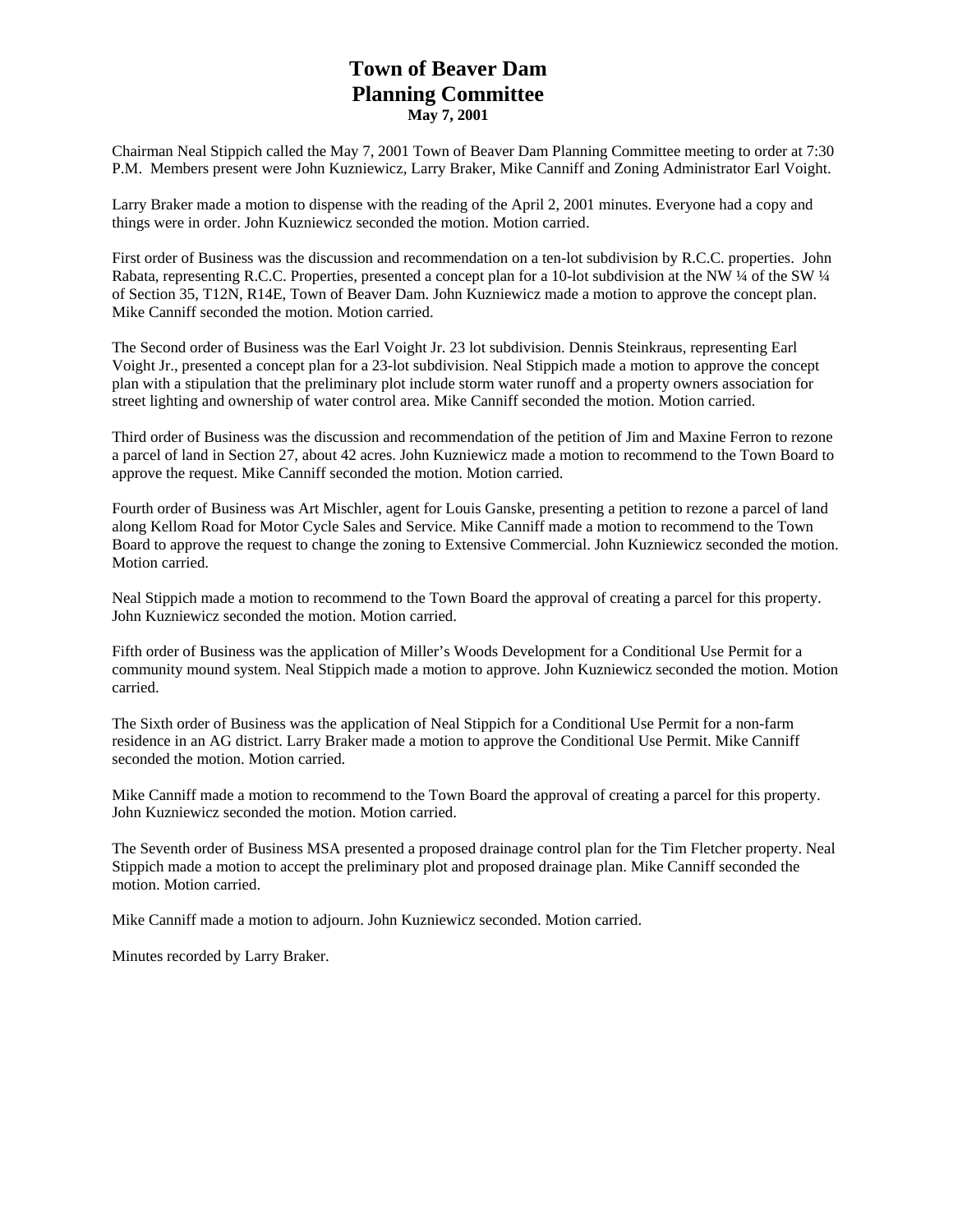# **Town of Beaver Dam Planning Committee June 4, 2001**

Chairman Neal Stippich called the June 4, 2001 Town of Beaver Dam Planning Committee meeting to order at 7:30 P.M. Members present were John Kuzniewicz, Earl Stutz, Larry Braker, and Zoning Administrator Earl Voight.

The May 7, 2001 meeting minutes were read and Neal Stippich pointed out one needed correction. It was noted and the corrected minutes will be distributed at the next meeting.

First order of Business was to act on the application of Art & Deb Mischler for a Conditional Use Permit for a sales and service shop for motorcycles in an E.C. District located in the SE ¼ of the SW ¼ of Section 22, T12N, R14E, Town of Beaver Dam along Kellom Road. Earl Voight presented prints showing the proposed building design and layout. Larry Braker made a motion to approve the Conditional Use Permit with two conditions. A 50-year retention and control system must be installed according to an engineered study and all exterior storage is to be enclosed with cyclone lattice style fence. Neal Stippich seconded the motion. Motion carried.

The Second order of Business was the discussion and recommendation to the Town Board on the petition of Michael & Debra Zimmerman for rezoning land from AG to E.C. located in that part of the West 1,097.25 feet of the fractional NW ¼ of the NW ¼ of Section 18, T1N, R14E lying southeasterly of the southerly ROW line of USH 151 and the West 66  $\frac{1}{2}$  rods of the fractional Southwest  $\frac{1}{4}$  of the Northwest  $\frac{1}{4}$  of Section 18, T11N, R14E approximately 28.58 acres and 32.95 acres with a total of 61.53 acres. No one was present to explain the request. Larry Braker made a motion to table. John Kuzniewicz seconded. Motion carried.

There was discussion and agreement by the developer of the Rolling Meadows Sub Division  $3<sup>rd</sup>$  Addition, Louis Nehls, on how to modify the curve on Fairway Drive in front of lots 70 and 91 to eliminate the hazard of the 90 degree turn in the road and to make the recommended changes to the retention pond design that MSA provided. These changes will be made and paid for by the developer. When these changes are completed the  $4<sup>th</sup>$  Addition to Rolling Meadows Sub Division will then be approved.

John Kuzniewicz made a motion to adjourn. Neal Stippich seconded. Motion carried.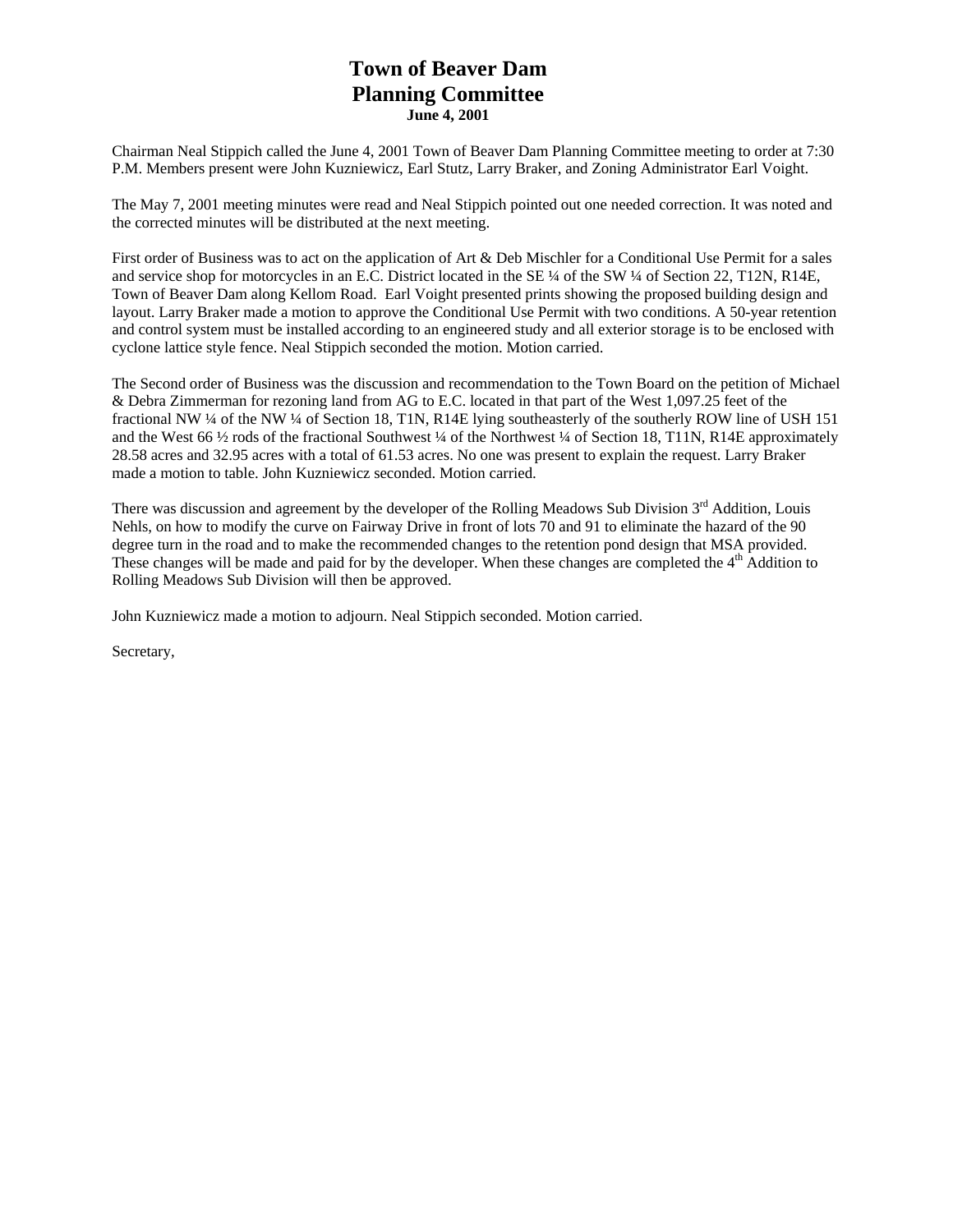### **Town of Beaver Dam Planning Committee July 9, 2001**

Chairman Neal Stippich called the July 9, 2001 Town of Beaver Dam Planning Committee meeting to order at 7:30 P.M. Members present were Mike Canniff, John Kuzniewicz, Earl Stutz, Bob Tietz, and Zoning Administrator Earl Voight.

The June 4, 2001 meeting minutes were read. Mike Canniff made a motion to approve the minutes as read. John Kuzniewicz seconded the motion. Motion carried.

The First order of Business was the review and recommendation to the Town Board on the tabled application of Michael and Deb Zimmerman to rezone 61.53 acres of land from A.G to E.C located in Section 18, Town of Beaver Dam at N6490 Hwy 151 South. Mr. Zimmerman explained that he doesn't have a specific buyer at the present time but that there is other commercial property in the area and that he would like to be prepared should a prospective buyer come along. He has had conversation with the DOT discussing frontage road requirements and he does have the footage needed to create one. John Kuzniewicz made a motion to recommend to the Town Board they approve the request to rezone 28.58 of the acres from AG to EC located in that part of the West 1,097.25 feet of the fractional NW ¼ of the NW ¼ of Section 18, T1N, R14E lying southeasterly of the southerly ROW line of USH 151. Mike Canniff seconded the motion. Motion carried.

The Second order of Business was the review and recommendation to the Town Board on the application of Tom and Lois Hanson to rezone a parcel of land from A-1 to A.G. to allow the creation of a parcel less than 35 acres in size for a single family residence and allow for an application of a Conditional Use permit for a dog kennel. This property is located at W7786 County Hwy E, SE ¼ of the NE ¼ of Section 35, T12N, R14E. Mr. Hanson explained that 4.4 acres is what was needed for the buildings. Neal Stippich made a motion to recommend to the Town Board to approve the rezoning of 4.4 acres from A-1 to A-G. Mike Canniff seconded the motion. Motion carried.

The Third order of Business was the review and recommendation to the Town Board on the Preliminary Plat of the 4<sup>th</sup> Addition to Rolling Meadows for approval on the changes made. It was reported by Jeff Schmitt at the last Town Board meeting that the corrective measures on Fairway Drive in front of lots 70 and 91 were completed and acceptable. There was considerable concern from several audience members followed by much discussion regarding the high volume of water that flows through the subdivision and how it is presently being routed. They shared the problems it has been causing and requested a permanent fix be engineered and installed. A MSA engineer provided a drawing and explained the design changes that need to be made to the existing retention pond to address these concerns. It showed the existing rock being removed and replaced with a solid dirt berm, raising the berm height two feet and installing two 18" culverts through the wall of the berm to better control the quantity of water allowed to flow out of the pond. The pond design shall be approved to Land Conservation Criteria for a 25 year storm based on a 250 acre water shed that this is part of. (25 year storm is defined as 4 ½" of rain within a twenty-four hour period of time). Neal Stippich made a motion to recommend to the Town Board the acceptance and approval of the Plat of the 4<sup>th</sup> Addition to Rolling Meadows. John Kuzniewicz seconded the motion. Motion carried.

The Fourth order of Business was to review the Muhle Subdivision road for acceptance by the Town Board. The Town Chairman and Zoning Administrator have checked the road and confirmed it was built to the Township's specifications.

The Fifth order of Business was to review the concept plan of Clarence Slager for development along Hwy 33 East of Beaver Dam in Section 2. Concept plans were presented by MSA. John Kuzniewicz shared some of the thoughts of the Comprehensive Plan Committee for that area regarding road locations etc.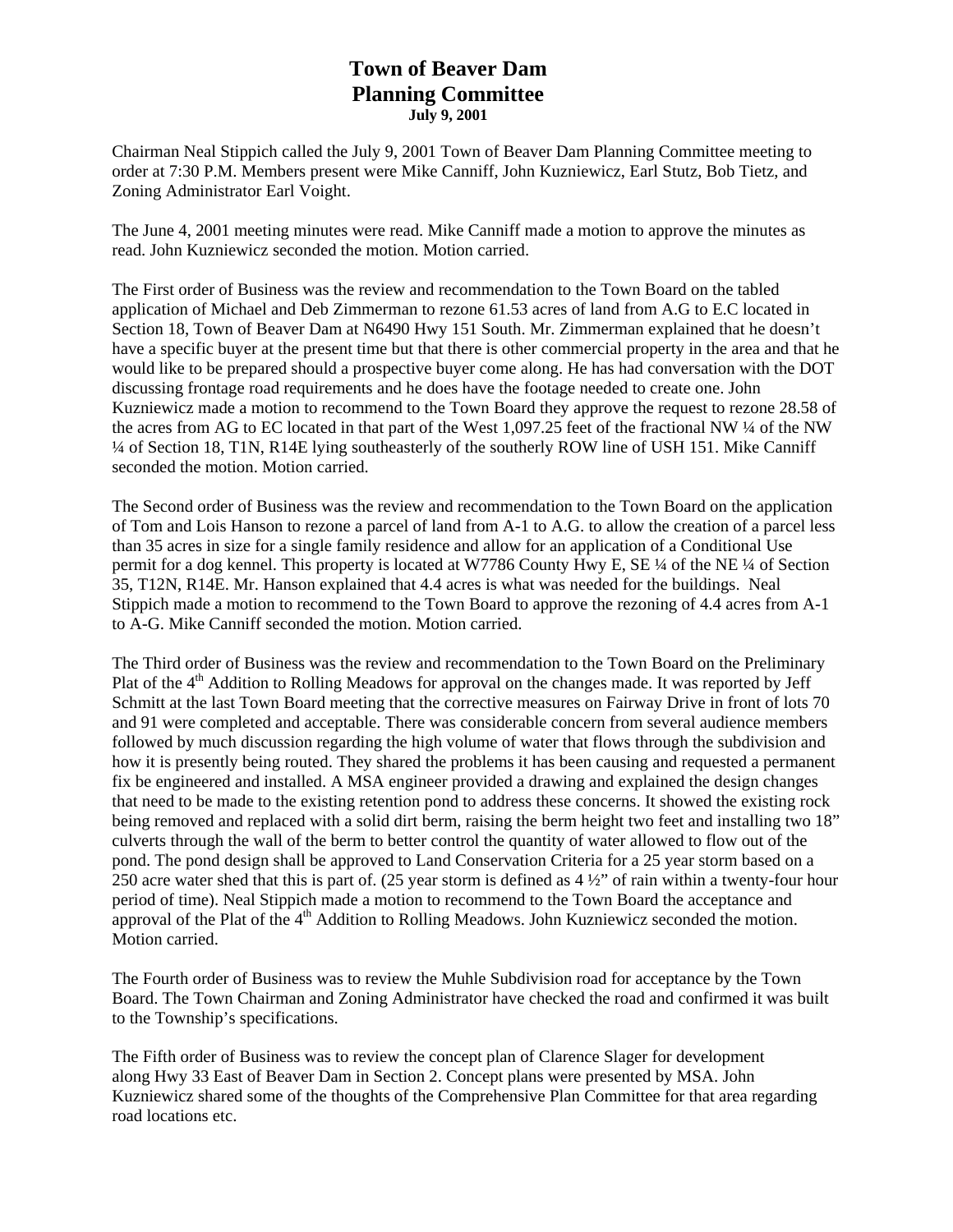The Sixth order of Business was to set a date for the Advisory Sound Committee of Raceway Park meeting. A meeting was set for Tuesday night (10 July) at 7:00 PM at the Beaver Dam Town Hall.

John Kuzniewicz made a motion to adjourn. Mike Canniff seconded. Motion carried.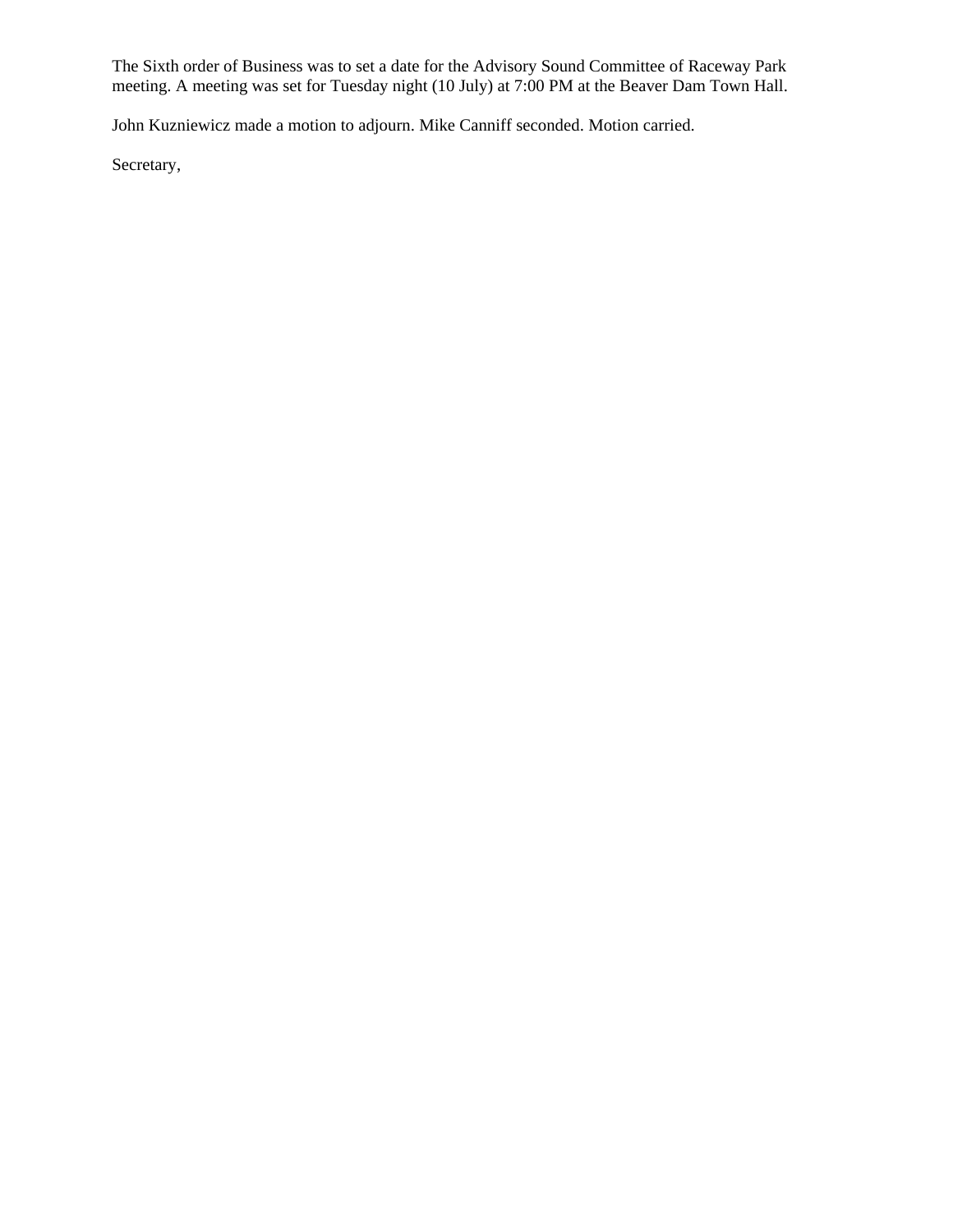# **Town of Beaver Dam Planning Committee September 10, 2001**

Chairman Neal Stippich called the September 10, 2001 Town of Beaver Dam Planning Committee meeting to order at 7:30 P.M. Members present were Mike Canniff, John Kuzniewicz, Earl Stutz, Robert Tietz and Zoning Administrator Earl Voight.

The August 6, 2001 meeting minutes were read. John Kuzniewicz made a motion to approve the minutes as read. Robert Tietz seconded the motion. Motion carried.

The First order of Business was to act on the application of New Frontier Surveying, agent for Cromheecke Development, for the preliminary plat on North Crystal Lake Road. Mark Tomashek, of New Frontier Surveying, presented the plat and explained that the storm water design was in process but not yet completed. Neal Stippich made a motion to approve the preliminary plat contingent upon the storm water design being provided and accepted. Mike Canniff seconded the motion. Motion carried.

The Second order of Business was to act on the request of MSA, agent for Miller's Woods, on their request for approval of the First Addition Final Plat. Dennis Steinkraus explained that included in the addition are lots 19 through 25, 33 through 41 and out-lots 9, 10, 11 and 12. It was brought to Dennis's attention that Cousin's Court Road in the subdivision is between one and a half to three feet under the width requirements of the Township's road specifications and that it needs to be corrected. John Kuzniewicz made a motion to recommend to the Town Board to approve the First Addition to Miller's Woods Final Plat contingent on Cousin's Court Road being brought up to the proper width. Mike Canniff seconded the motion. Motion carried.

The Third order of Business was to act on the request of Tom & Lois Hanson to create a parcel located at W7786 Cty Hwy E. Neal Stippich made a motion to recommend to the Town Board to approve the request. John Kuzniewicz seconded the motion. Motion carried.

The Fourth order of Business was the discussion and recommendation to the Town Board on the request of MSA, agent for Shady Oaks Estate, for a change of driveway entrance for Lot 11 off of Lake George Terrace rather than Oak Ridge Drive. Dennis Steinkraus explained the visibility and safety issues that come into play with the curve of the road and dense foliage in relationship to where the driveway was originally approved to go. Gordon Krobert, the lot owner, also showed pictures further clarifying the problem. John Kuzniewicz made a motion to recommend to the Town Board to remove the restriction of Lot 11 to allow the driveway to come off of Lake George Terrace. Robert Tietz seconded. Motion carried.

The Fifth order of Business was the report of the Advisory Sound Committee on Powercom Park Raceway. Mike Canniff and Neal Stippich agreed to meet this coming Thursday night at 6:00 P.M.

The Sixth order of Business was the review of the conceptual plan for Country Meadows subdivision located in Section 26 Town of Beaver Dam. Earl Stutz explained that three years ago he rezoned this eighteen-acre parcel, surveyed off the farm buildings and created a separate parcel for them in preparation for selling them off. The plan was to build himself a new home on the adjoining parcel to the north and create a building site for each of his three children on the remaining sixteen acres. This conceptual plan is the continuation of that process. There was general discussion about the driveway location, vision corners and building site setbacks.

John Kuzniewicz made a motion to adjourn. Robert Tietz seconded. Motion carried.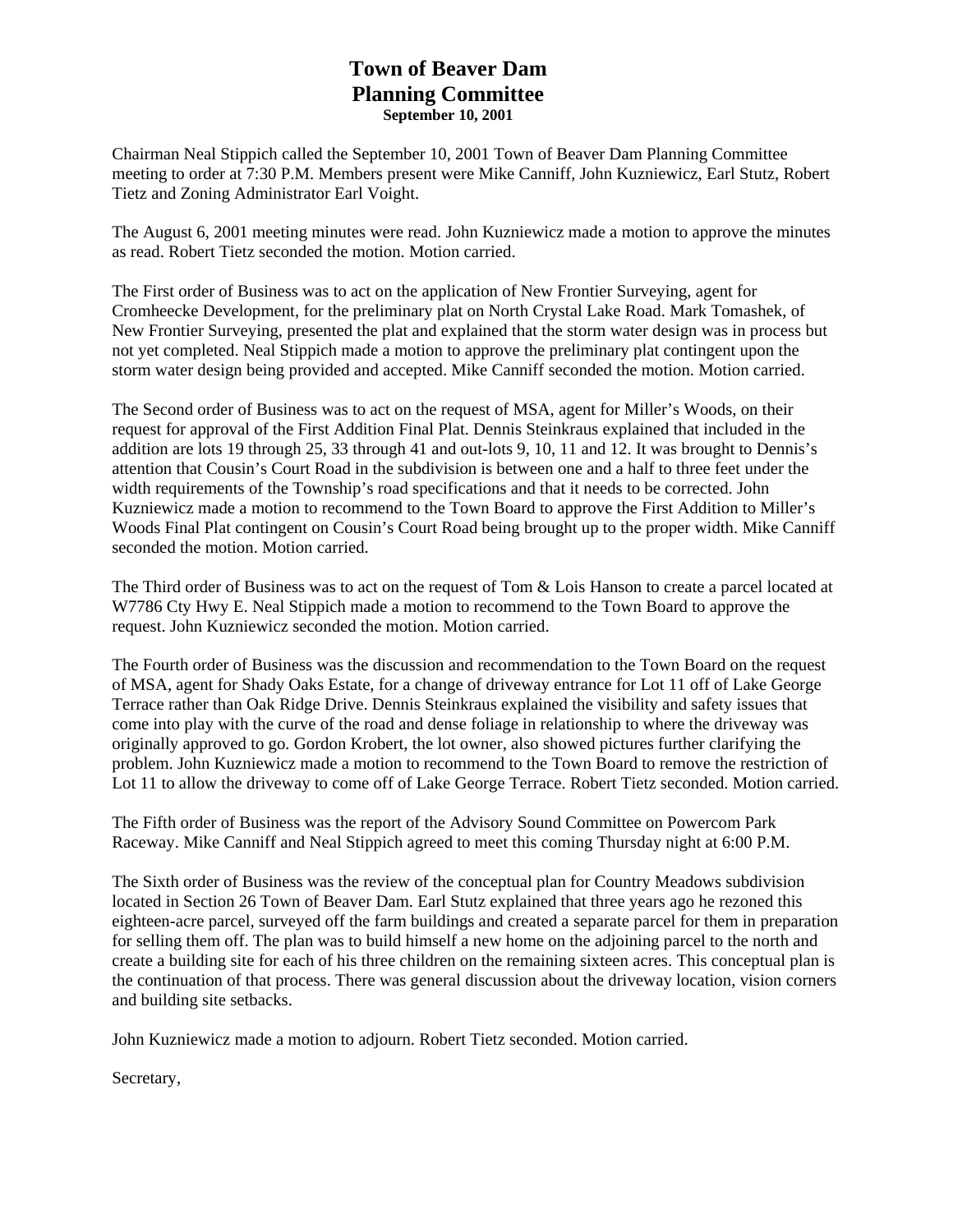# **Town of Beaver Dam Planning Committee October 8, 2001**

Chairman Neal Stippich called the October 8, 2001 Town of Beaver Dam Planning Committee meeting to order at 7:30 P.M. Members present were Mike Canniff, John Kuzniewicz, Robert Tietz, Larry Braker and Zoning Administrator Earl Voight.

The September 10, 2001 meeting minutes were approved as everyone had a copy and they were in order. Larry Braker made a motion to approve. Mike Canniff seconded the motion. Motion carried.

The First order of Business was to act on the application of Steve Zimmerman for a Conditional Use Permit for warehousing in a E.C. located at W8246 N. Crystal Lake Rd, Sect. 22, T12N, R14E, Town of Beaver Dam. Discussion was heard about the location and how it fit into the Comprehensive Study Plan. Rich Zieman explained how the Comprehensive Study Plan calls for retail in this area. The City's plan does as well. No property owners were present. Neal Stippich made a motion to approve the Conditional Use application with the contingency that Mr. Zimmerman come back with a more detailed plan that is acceptable to the Planning Committee. Mike Canniff seconded the motion. Motion carried.

John Kuzniewicz brought up the problem with the Rummage Store on Madison Street. Discussion will be at the Town Board Meeting with option on penalty.

John Kuzniewicz made a motion to adjourn. Robert Tietz seconded. Motion carried.

Acting Secretary,

Earl Voight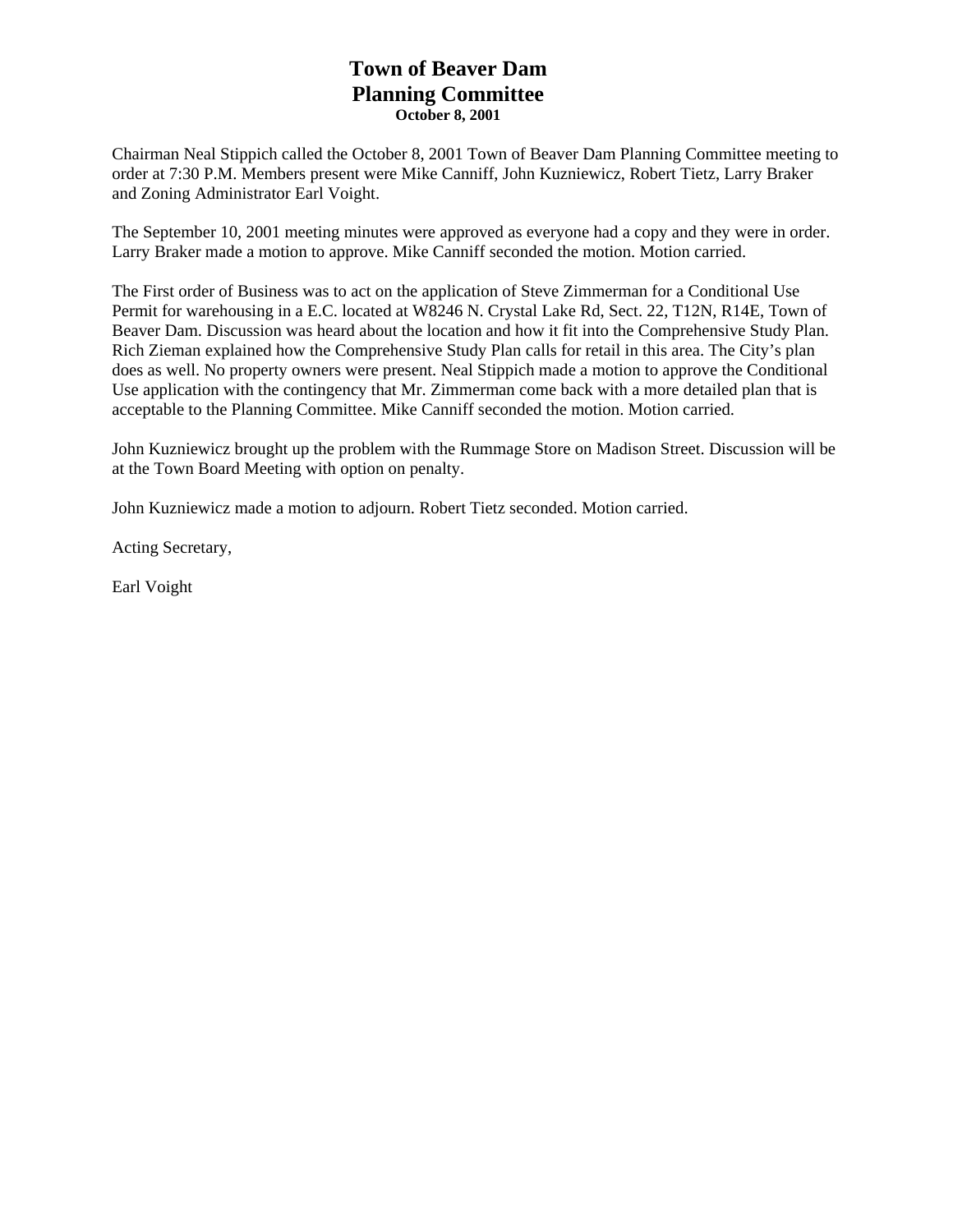# **Town of Beaver Dam Planning Committee November 5, 2001**

Chairman Neal Stippich called the November 5, 2001 Town of Beaver Dam Planning Committee meeting to order at 7:30 P.M. Members present were Bob Tietz, John Kuzniewicz, Earl Stutz, Larry Braker and Zoning Administrator Earl Voight.

The October 8, 2001 meeting minutes were read. John Kuzniewicz made a motion to approve the minutes as read. Larry Braker seconded the motion. Motion carried.

The First order of Business was to discuss and approve the site plan for Steve Zimmerman development of property located at W8246 N. Crystal Lake Road. Mr. Zimmerman presented his sketch and discussion followed. Neal Stippich made a motion to table the request. John Kuzniewicz seconded the motion. Motion carried.

The Second order of Business was to discuss and recommend to the Town Board for final approval the Final Plat for Fairway View-Fletchers Subdivision. After considerable discussion Neal Stippich made a motion to table the request based on the following items.

- 1. North end of Fabish Road only needs to be reserved not plotted.
- 2. Need ownership and maintenance of drainage ponds shown as part of a buildable lot or a property owners association.
- 3. Surface water from the northeast lot must drain to the west to the retention pond via an engineered study.

Bob Tietz seconded the motion. Motion carried.

Larry Braker made a motion to adjourn. Neal Stippich seconded. Motion carried.